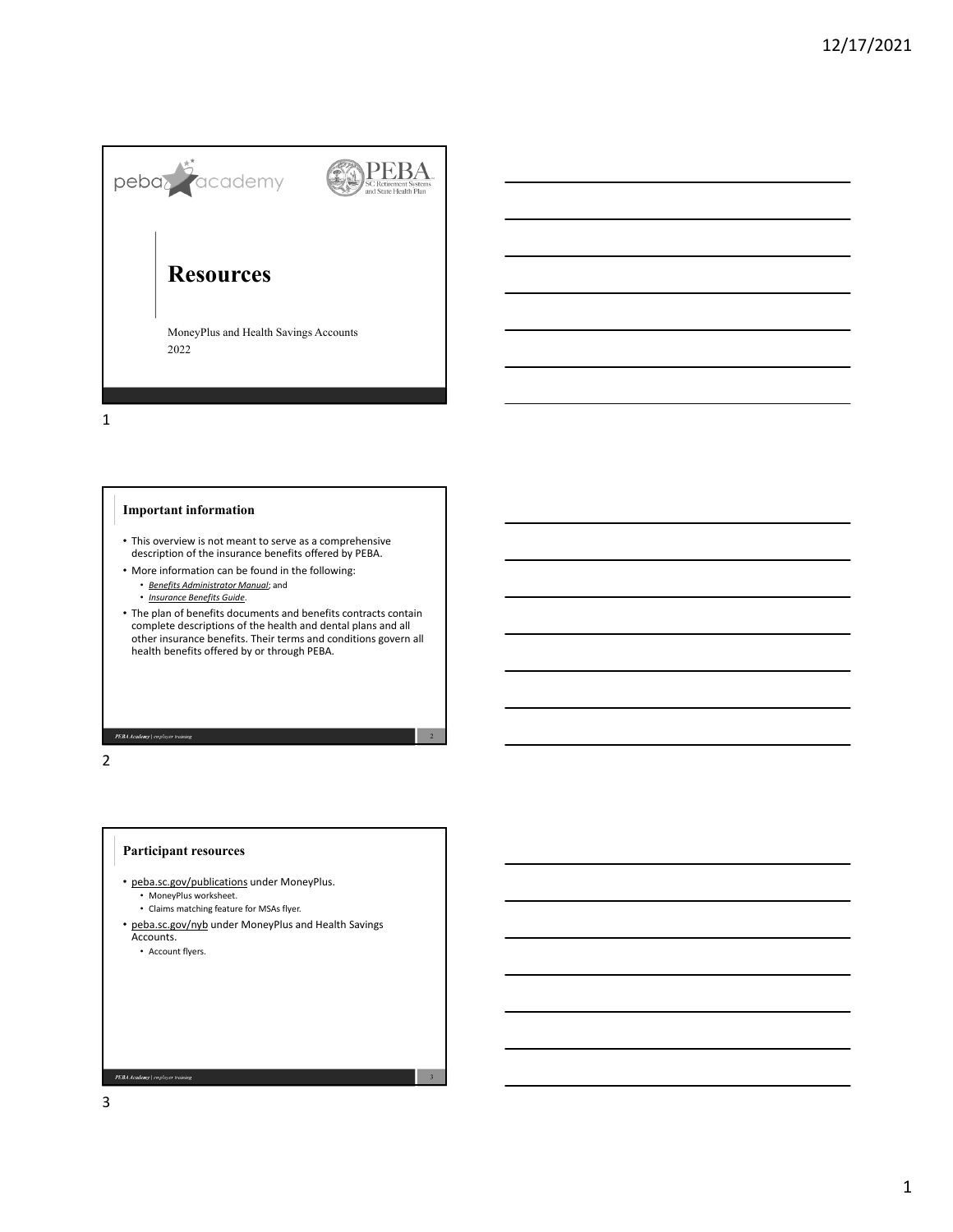# **ASIFlex participant customer service**

• Live help:

- 833.SCM.PLUS (833.726.7587).
- Monday through Friday, 8 a.m.‐8 p.m.
- Saturday, 10 a.m. 2 p.m.
- Website:
	- www.asiflex.com/SCMoneyPlus.
- Email:
- asi@asiflex.com.
	- ASIFlex will respond within 24 hours.

PEBA Academy | employer train

4

#### **ASIFlex online resources**

- www.asiflex.com/SCMoneyPlus.
- Program descriptions.
- ASIFlex Card resources, FAQs and communications.

4

5

- Eligible and ineligible expenses lists.
- Link to FSA Store.

**PEBA Academy** | employer training

- Expense estimator and tax savings calculator.
- Links to IRS forms and publications.
- Claim and other forms.

5

| Role                                                  | Contact                                                                      |  |
|-------------------------------------------------------|------------------------------------------------------------------------------|--|
| Day-to-day Assistant Account Manager                  | Sarah Luebrecht<br>573.777.5635 or 888.602.4132, ext. 5633<br>SC@asiflex.com |  |
| <b>Account Manager</b>                                | Gordon Sherard<br>573.239.9692<br>gsherard@asiflex.com                       |  |
| Backup account manager team                           | 888.602.4132                                                                 |  |
| Data Team Lead<br>(payroll deduction file processing) | Jason House<br>SCdata@asiflex.com                                            |  |
|                                                       |                                                                              |  |
|                                                       |                                                                              |  |

6